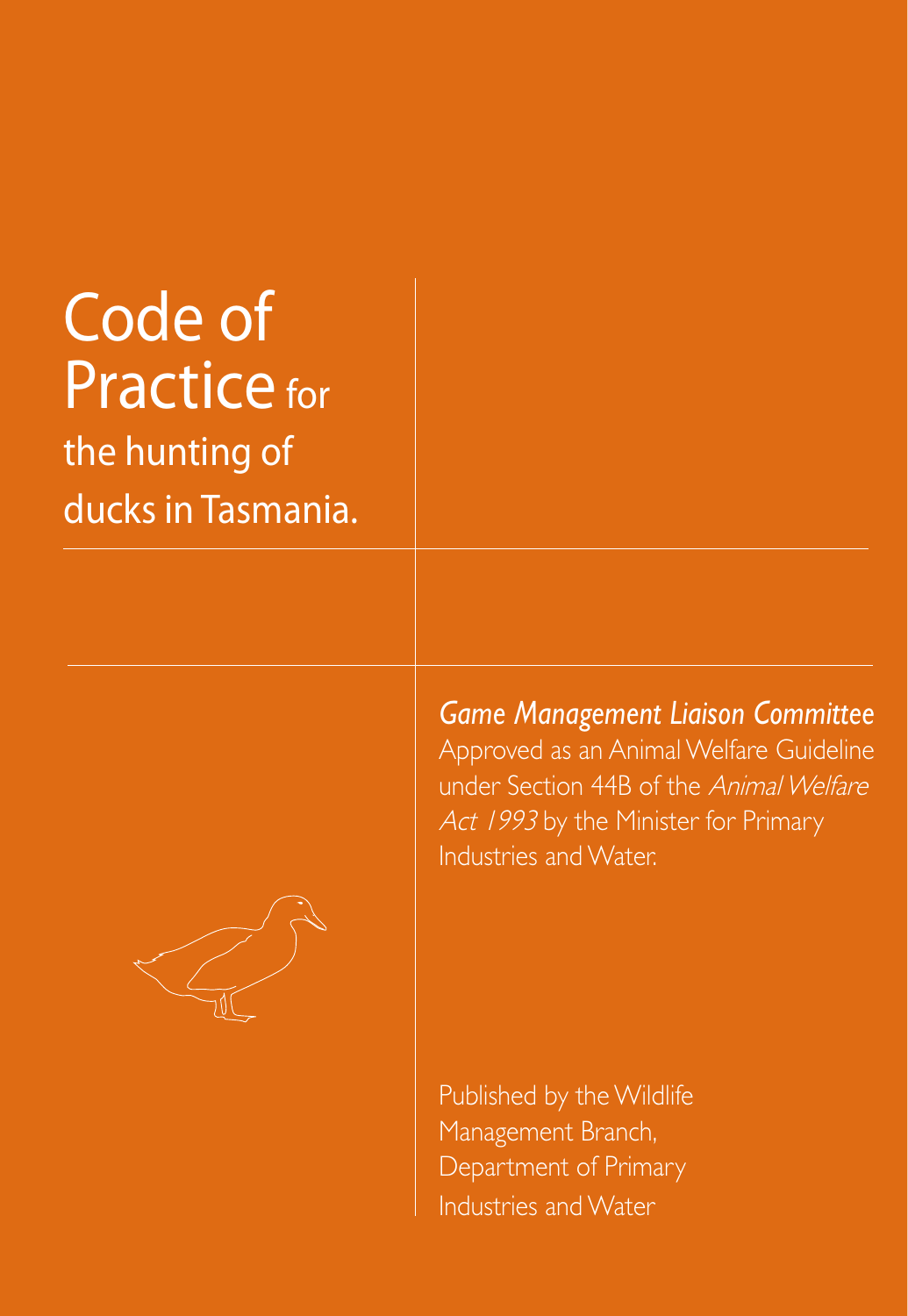#### *Disclaimer:*

'This publication is for guidance only and those reading it are advised to verify all information and to obtain and comply with any appropriate professional or industry advice and / or manufacturer's instructions. *The State of Tasmania* ("the Crown") accepts no responsibility for its accuracy, completeness or relevance to the reader's purpose.

The Crown, its officers, employees and agents do not accept liability for any loss or injury however arising, including liability for negligence, from the use of, or reliance upon, the information in this publication.'

# **Useful Contacts:**

www.dpiw.tas.gov.au/game

Game Management Services Unit Tasmanian Field and Game Association Sporting Shooters Association of Australia Field and Game Australia

 $\mathbf{D}$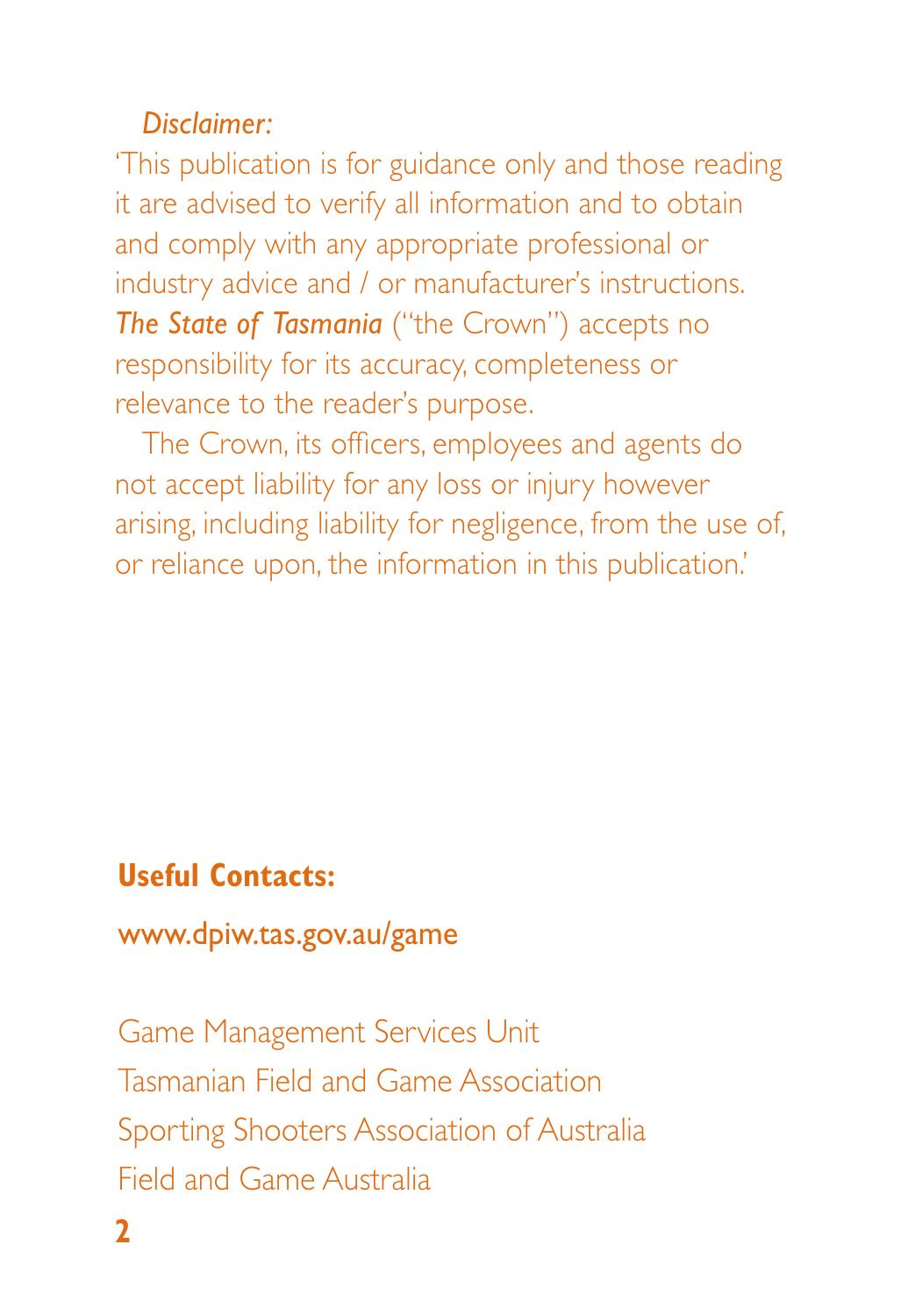## **Introduction and scope of this code of practice.**

The Game Management Liaison Committee (GMLC) is a committee established to advise the relevant Minister on game management matters. As part of its function, the Committee develops Codes of Practice for hunting in Tasmania. These codes are intended to provide hunters with guidelines on the appropriate use and management of game animals and also demonstrate the ethical standards to which they should aspire.

When approved by the Minister as Animal Welfare Guidelines under S44B of the *Animal Welfare Act 1993*, these codes are intended to educate and guide hunters and provide the courts with a clear statement of what is current best practice that may be used as a yardstick to assess cruelty cases before them. As guidelines, a failure to adhere to them is not an offence under the Act. Only breaches of the Act, including the attached regulations, can result in prosecution.

The *Animal Welfare Act 1993* allows hunting as long as it is carried out in a reasonable and acceptable manner, and without causing undue suffering to the animal. Hunting must, therefore, be conducted safely and humanely. It must endeavour to ensure the sudden and painless death of the hunted animal.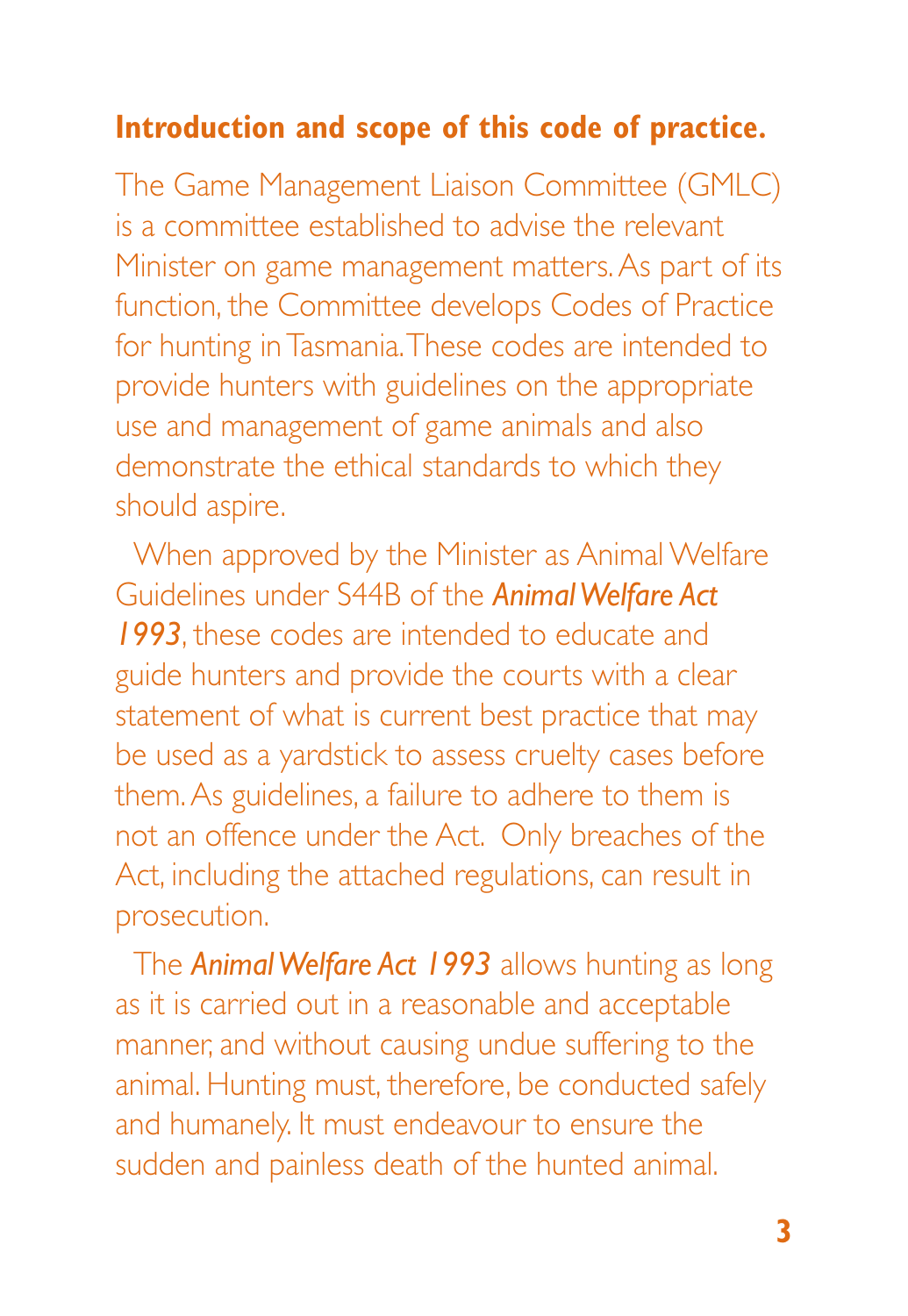The Game Management Liaison Committee in conjunction with the Wildlife Management Branch, has developed this Code of Practice for the hunting of ducks for recreational and crop protection purposes in Tasmania. The Code is designed to accommodate the circumstances and environment that impact on duck hunting in Tasmania.

The Code has been developed in close consultation with individuals and organisations with interests in the hunting of ducks in Tasmania. The development of this Code is in support of duck hunting and has been designed to guide duck hunting practices in Tasmania to ensure that animals are dispatched as efficiently as possible with the minimum of suffering.

The recommendations contained in this Code in relation to firearms are consistent with the provisions of the *Firearms Act 1996*. This Code is based on current knowledge and experience on the hunting of ducks in Tasmania and the technology available at the time of publication. It may be revised as required, to take into account advances in technology and understanding of animal physiology and behaviour, as well as expectations of duck hunters and the general community.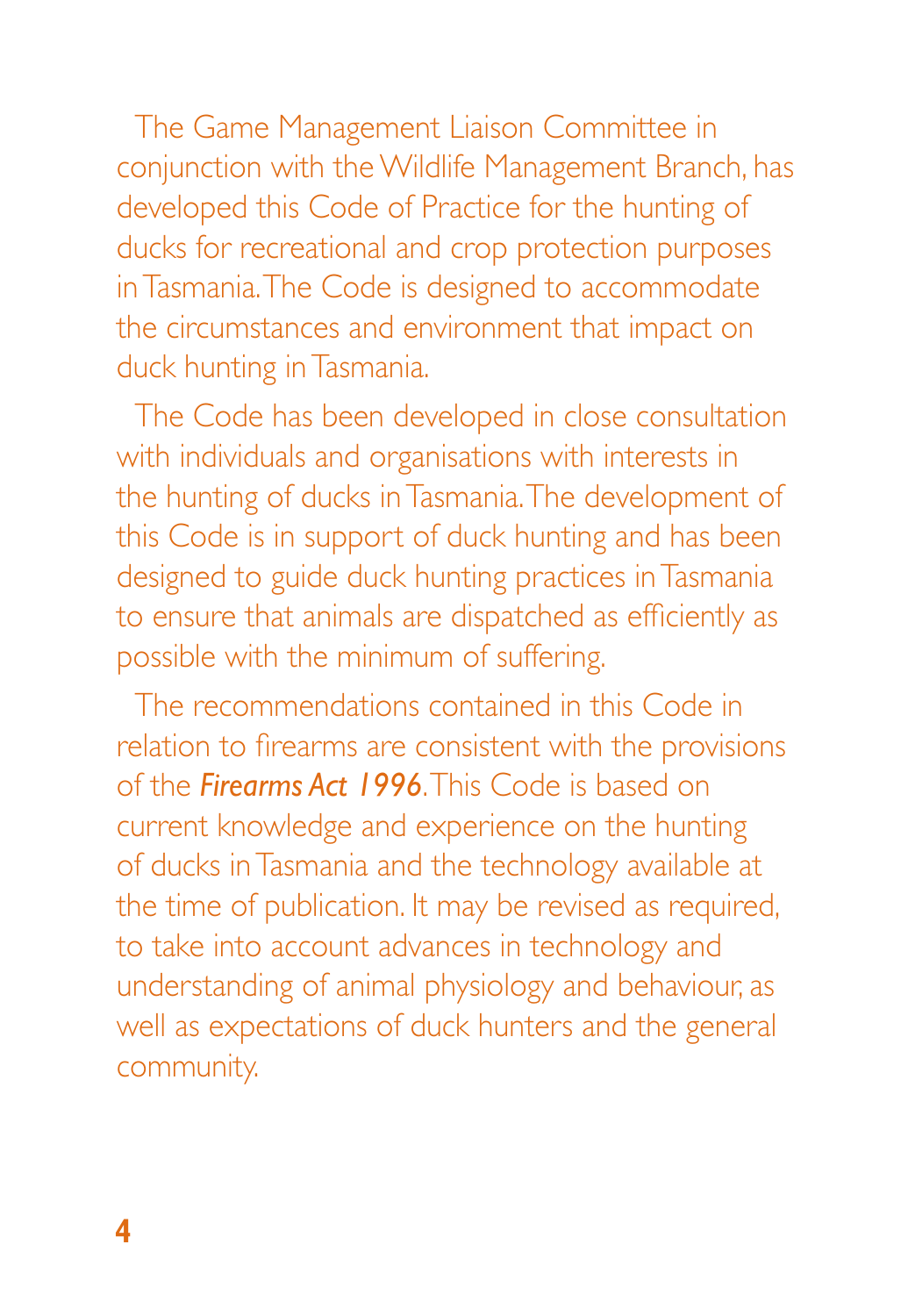# **Ducks in Tasmania.**

The species of ducks that can be legally hunted in Tasmania during a declared open season are:

- Pacific black duck (Anas superciliosa)
- Chestnut teal (Anas castanea)
- Grey teal (Anas gibberifrons)
- Mountain duck / Shelduck (Tadorna tadornoides)
- Australian wood duck (Chenonetta jubata)

Other species of ducks are present, or have been sighted in Tasmania, but are not permitted to be hunted. These include:

- Australasian / Blue-winged shoveler *(Anas rhynchotis)*
- Blue-billed duck *(Oxyura australis)*
- Hardhead *(Aythya australis)*
- Musk duck *(Biziura lobata)*
- Freckled duck *(Stictonetta naevosa)*
- Pink-eared duck *(Malacorhynchus membranaceus)*
- Plumed tree / whistling duck *(Dendrocygna eytoni)*

The last three named species are very rare in Tasmania.

The hunting of black duck, chestnut teal and grey teal for recreation and private consumption has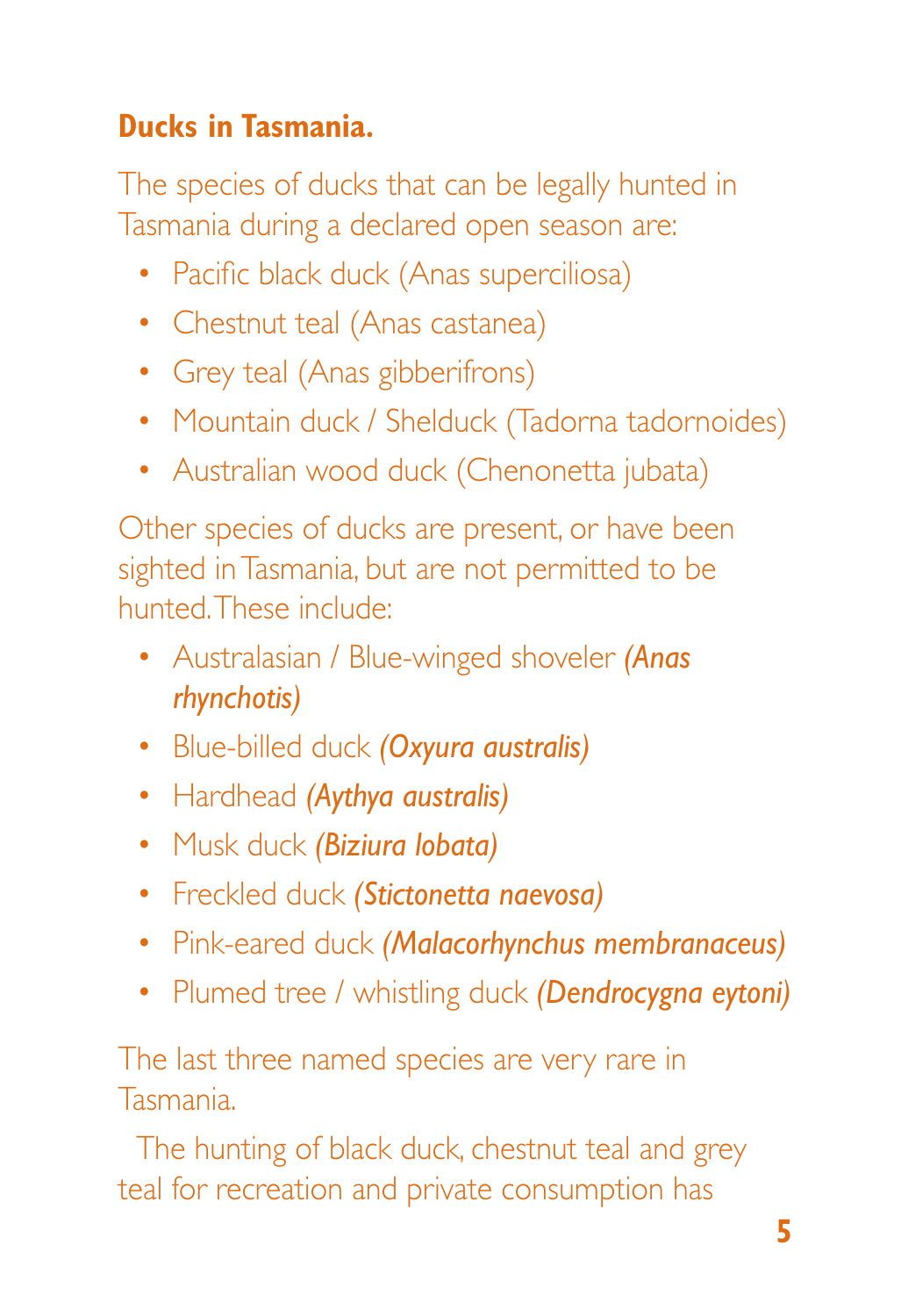occurred in Tasmania since the first days of European settlement. The first attempt to regulate the taking of a duck species in Tasmania was in 1860. Monitoring of the harvested species to ensure the sustainability of annual harvest is conducted annually using waterfowl counts and by collecting harvest and sample data.

The changes to the Tasmanian environment resulting from European settlement have favoured some duck species. In particular, the clearing of areas of native forest for agriculture, and the creation of a mosaic of dams, pastures and crops has enabled some duck populations in parts of Tasmania to increase to levels where numbers have needed to be controlled to protect crops. In particular, Mountain duck and Australian wood duck are shot to limit their adverse effects on agricultural production.

Hunting by recreational hunters and landholders is a recognised tool in controlling duck numbers and the potential damage they cause. Where shooting is not successful or appropriate, the use of alpha-chloralose may be permitted.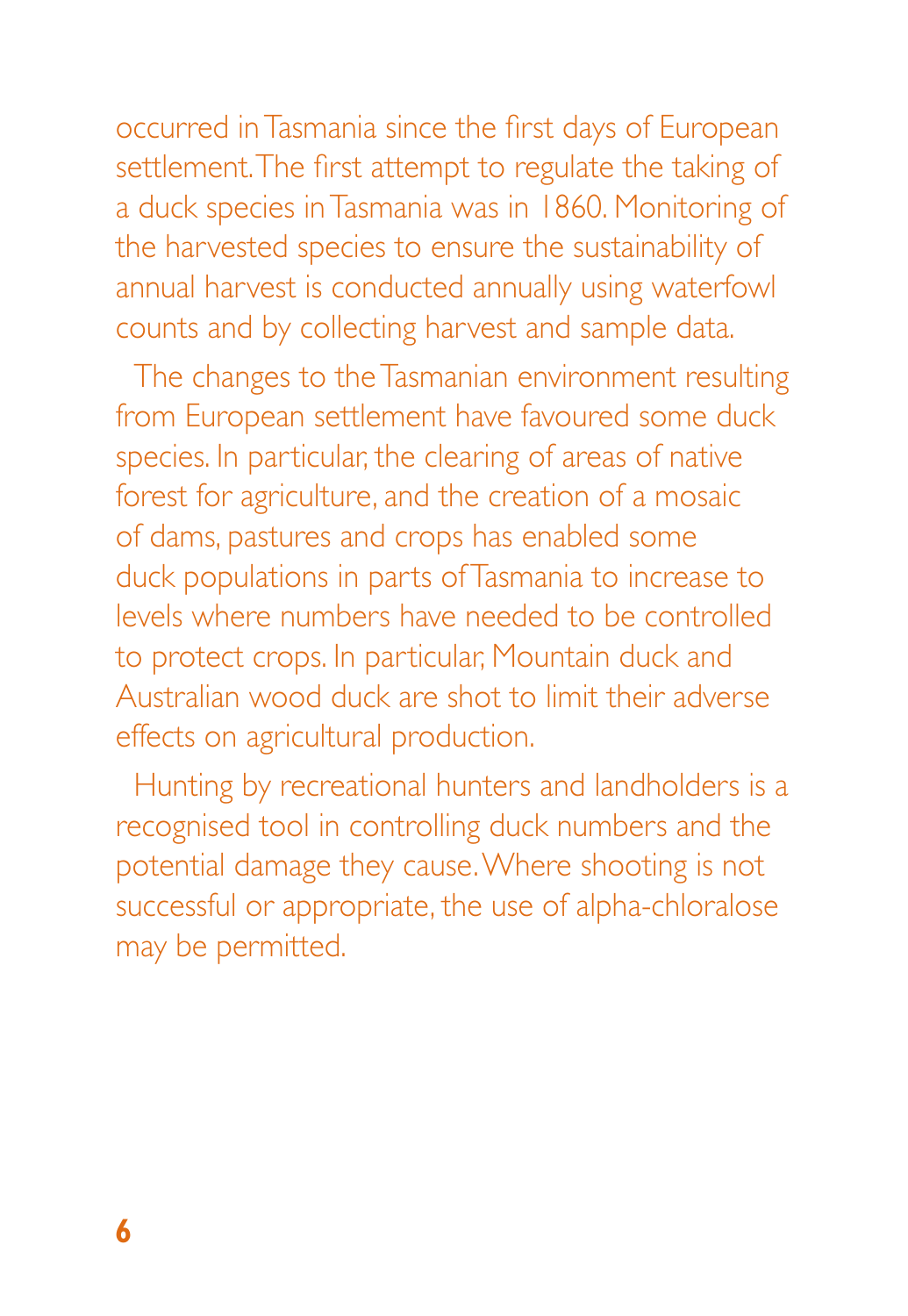## **Legislation relating to duck hunting in Tasmania.**

The five duck species that can be legally hunted in Tasmania are classified as Partly Protected Wildlife under the *Wildlife Regulations 1999* of the *Nature Conservation Act 2002*. All five species can be taken during a declared open season by persons who have a duck hunting licence. The regulations also allow these species, and other protected waterfowl species, to be taken under a permit issued by the Secretary of DPIW to protect crops and pastures.

#### In order to obtain a wild duck hunting licence:

Hunters must possess a current Firearms Licence, and produce evidence that they have passed the Waterfowl Identification Test. Applicants born in or before 1935 are exempt from this test. The wild duck hunting licence allows a hunter to take ducks during daylight hours during the annual open season and retain the products for personal use.

Landholders and hunters who are hunting under the authority of a crop protection permit must possess a current Firearms Licence and carry a copy of their crop protection permit whilst hunting.

The *Wildlife Regulations 1999* prohibit the taking of wildlife, including duck, with chemicals, poisons, bow and arrows, and spears. The Regulations also impose the following restrictions for taking ducks: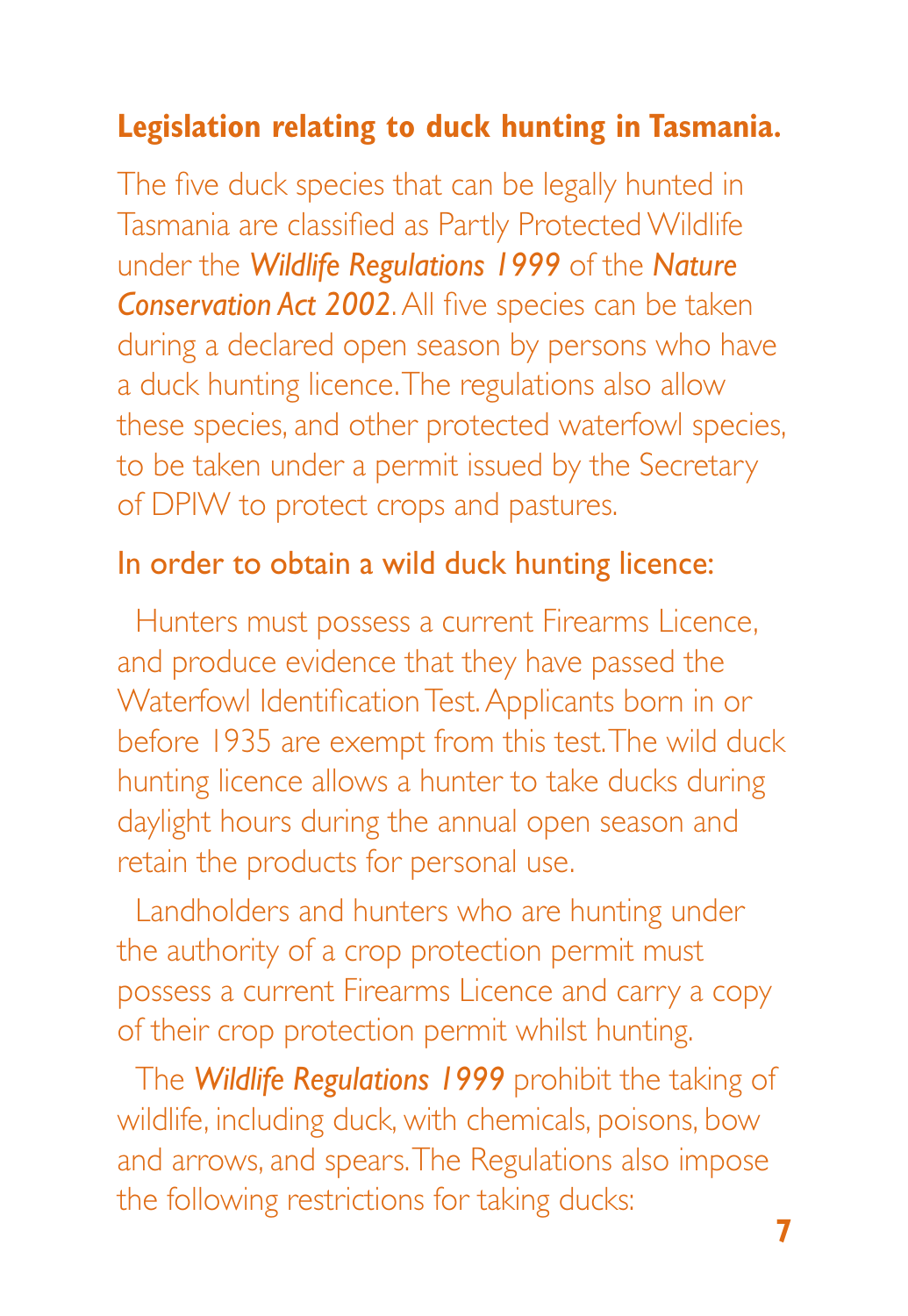- Ducks may only be taken with shotguns not exceeding 12 gauge (or bore).
- A person must not use a firearm that is fitted with a silencer.
- A person must not use any solid-jacketed military bullet of any calibre.
- Decoys, including feathered decoys, are permitted but the use of any bait, live birds, tape recorders or other electronic devices is prohibited.
- The use of boats propelled by an engine is prohibited for taking ducks.
- Aircraft are prohibited for rousing ducks.
- Shooting duck between I hour after sunset and I hour before sunrise is prohibited.
- Hunters must retain either the head or the wings on a harvested duck until the hunter has arrived at their normal place of residence, shack, or camp.

Duck hunters may use dogs to retrieve ducks shot over water or open land.

Crop protection permits may allow hunters to use rifles during daylight hours. Birds must be shot when stationary.

Whether shotguns or rifles are being used, the hunter must ensure that the shooting distance and shot placement is consistent with the calibre or type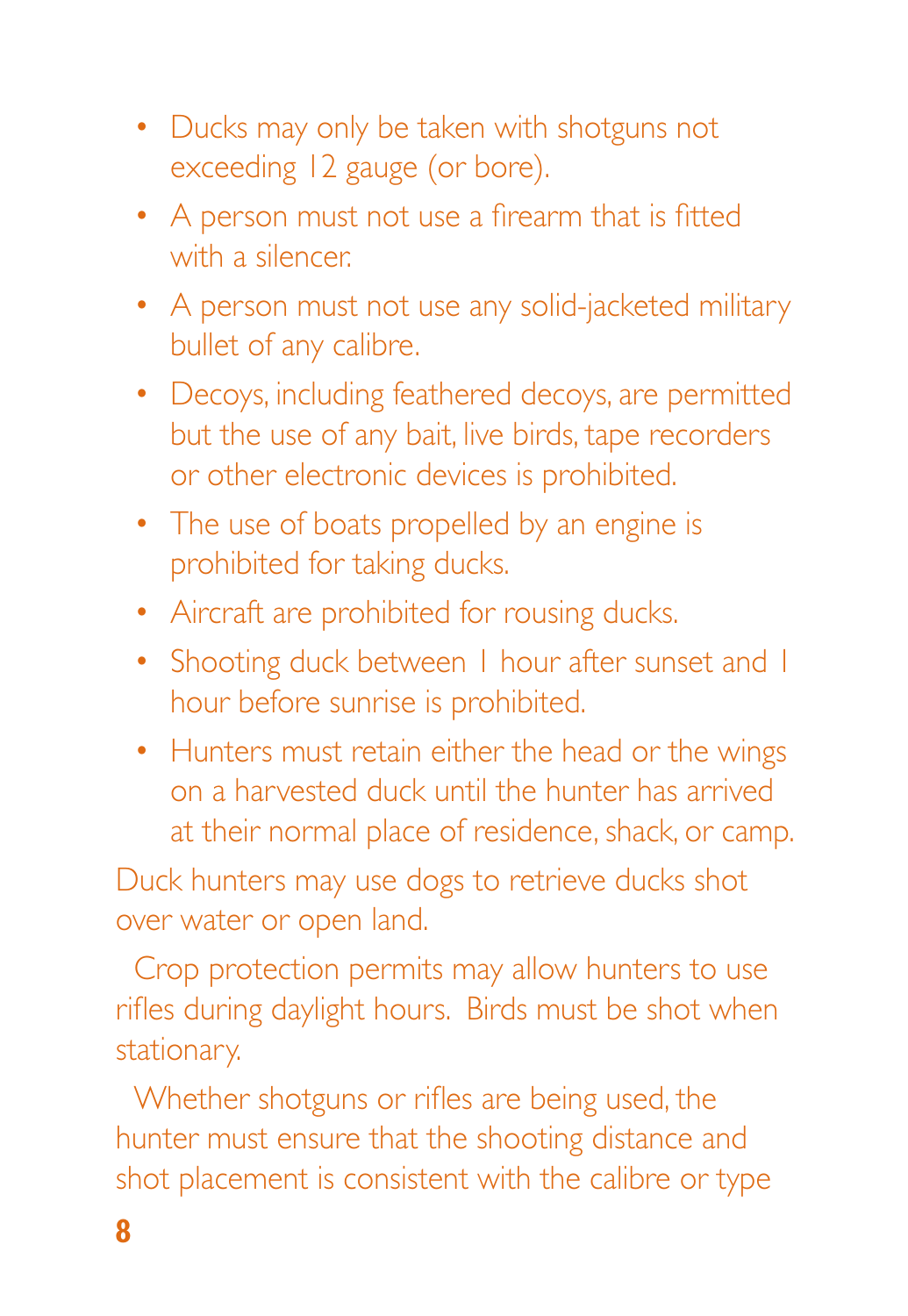of shot being used to ensure the sudden and painless death of the duck.

#### Non-toxic shot for hunting ducks:

The use of lead shot to hunt ducks over wetlands in Tasmania is prohibited. The definition of a 'wetland' for the purpose of using lead shot in relation to hunting wild duck under the *Wildlife Regulations 1999* is:

*a marsh, mudflat or other expanse of land that is, permanently, intermittently or cyclically, inundated with water, whether the water is static or flowing; or the water is fresh, brackish or salt; or the inundation occurs as a result of a natural or artificial process*.

Thus, hunters are not permitted to use lead shot when hunting ducks over wetlands, lakes, dams, harbours, estuaries, lagoons, rivers, creeks, canals or other watercourses, on either public or private property, even if at certain times of the year these areas become dry.

It has been known for many years that heavy metals pose serious environmental and health dangers. Exposure to lead in the environment can cause a build up of this metal in body tissue and cause serious health problems. It is important to ensure that lead does not end up in sediment where animals are likely to feed, because of the potential for them to ingest lead shot whilst they are dabbling for grit and feed.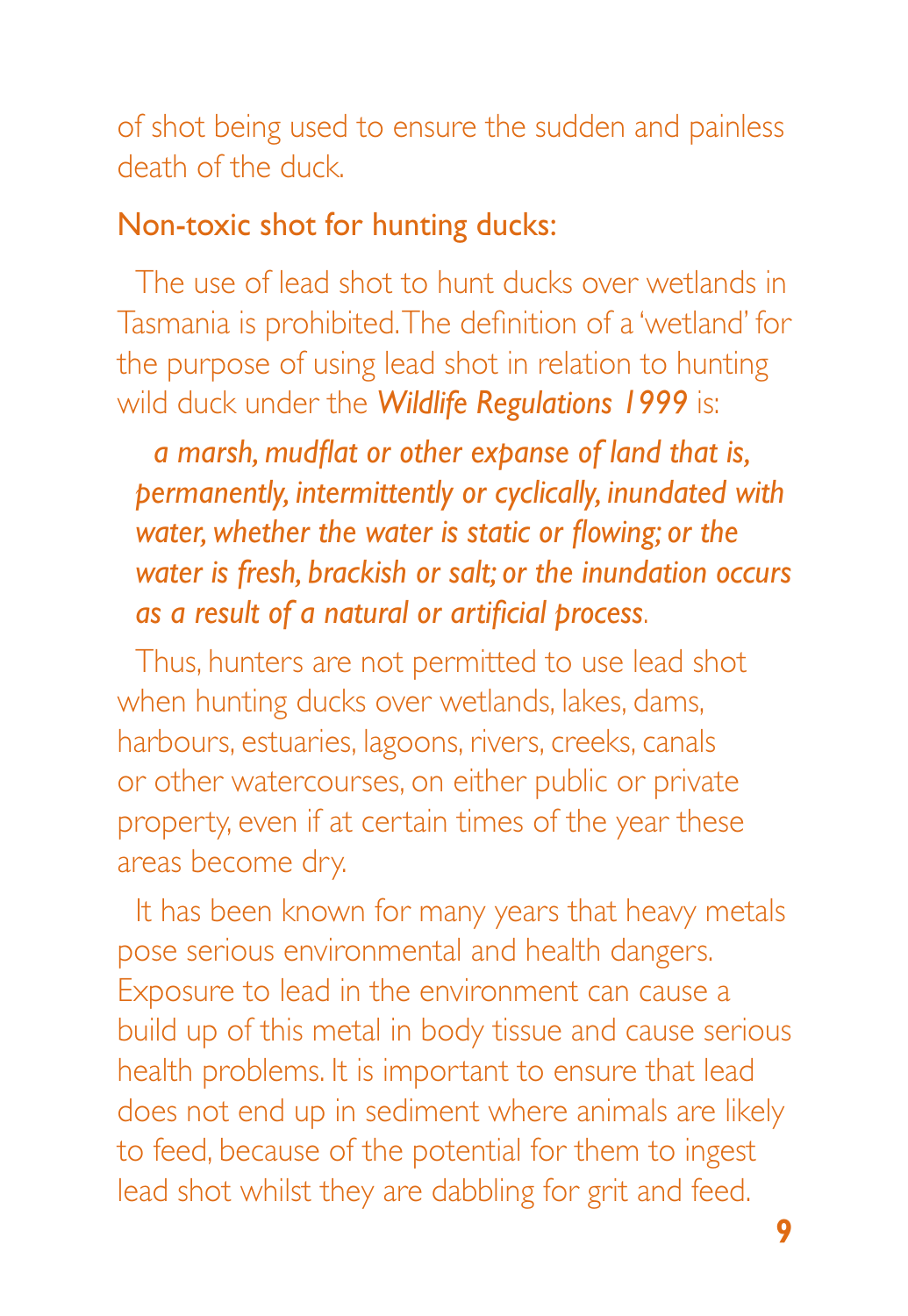Alternatives to lead shot are available that are effective, and are less harmful to the environment. A detailed explanation about the alternatives to lead shot is contained in the booklet "The use of non-toxic shot for hunting wild duck over wetlands in Tasmania" which is available from the Department of Primary Industries and Water.

# **Use of firearms for shooting ducks.**

#### Shotguns

Shotguns are designed to dispatch moving targets at close range and can be very effective in achieving a humane kill. However, if used carelessly or negligently, shotguns can cause serious wounding resulting in unnecessary pain and suffering. All hunters should have the ability to shoot with adequate skill to kill the bird outright. This includes the ability to judge distance, wind direction and speed as well as knowledge of the performance of the shotgun and ammunition being used. A hunter using a shotgun must aim so that the animal will be hit in the head, neck or chest by the centre of the pattern. Differences in body size have resulted in different shotgun prescriptions for ducks of differing sizes. Shotguns smaller than 20 gauge (e.g.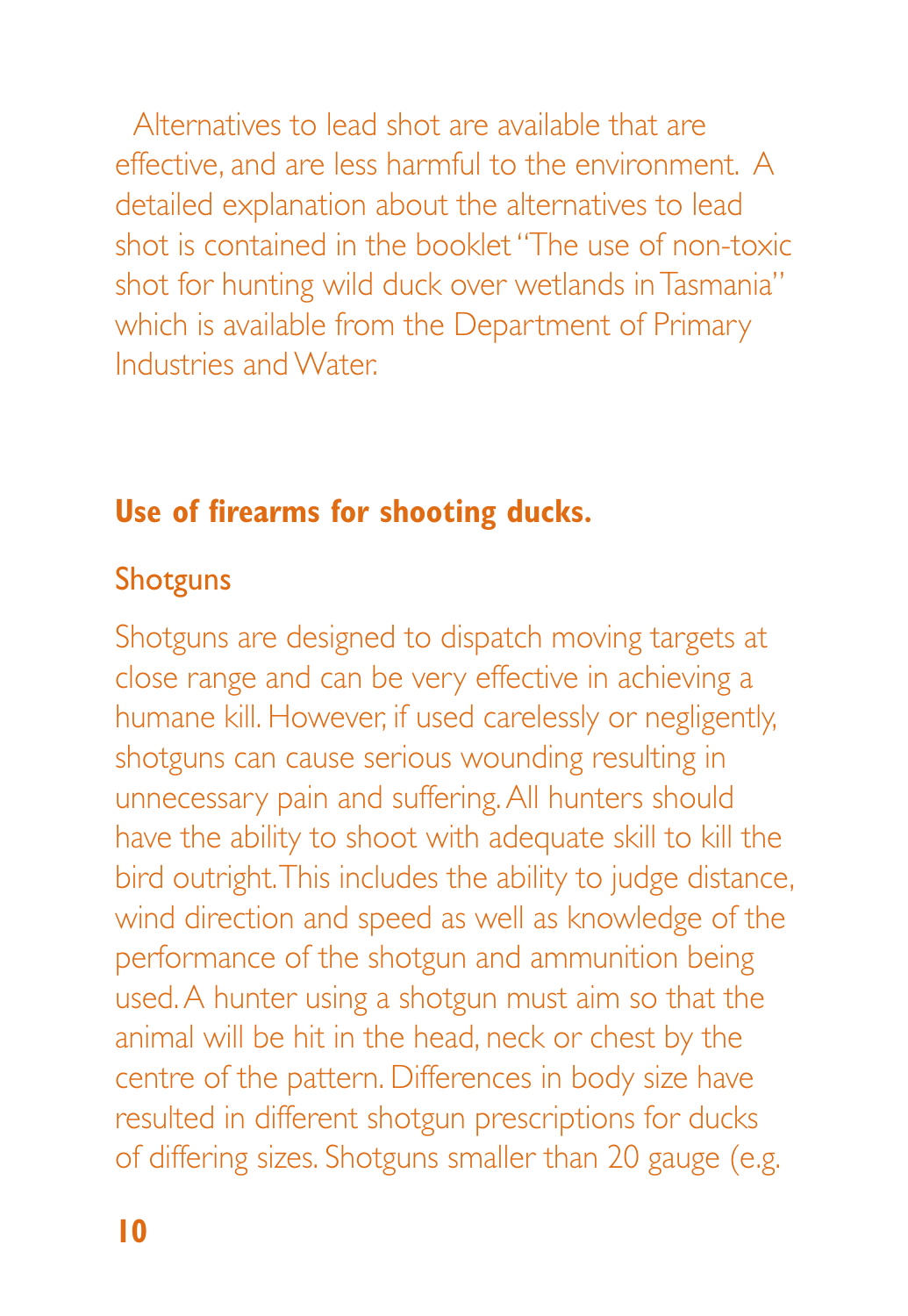410 gauge) are inadequate to consistently achieve a humane kill over the range of conditions encountered in the field and are not recommended for this purpose.

# Recommended Minimum Requirements for Use of a Shotgun for Shooting

**Point of aim:** Centre of shot pattern to be head, neck or chest

*Gauge:* 12, 16 or 20. It is recommended that 410 gauge not be used.

**Shot size:** Larger ducks, for example Mountain duck: # 2 steel or the equivalent (# 4 lead) or larger shot.

Smaller ducks, for example Grey teal: # 4 steel or the equivalent (# 6 lead) or larger shot.

*Minimum Recommended load:* 32g (= 11/8 oz) or greater for 12, 16 or 20 gauge.

*Choke:* Appropriate for target, shot type and range.

But note when using steel shot:

- The hardness of steel and its predictable shotstring and pattern performance suggest that you can relax your choke without compromising energy-on-target performance.
- Interchangeable chokes should be opened by one quarter to obtain a similar pattern for steel.
- Fixed chokes should be modified, or replaced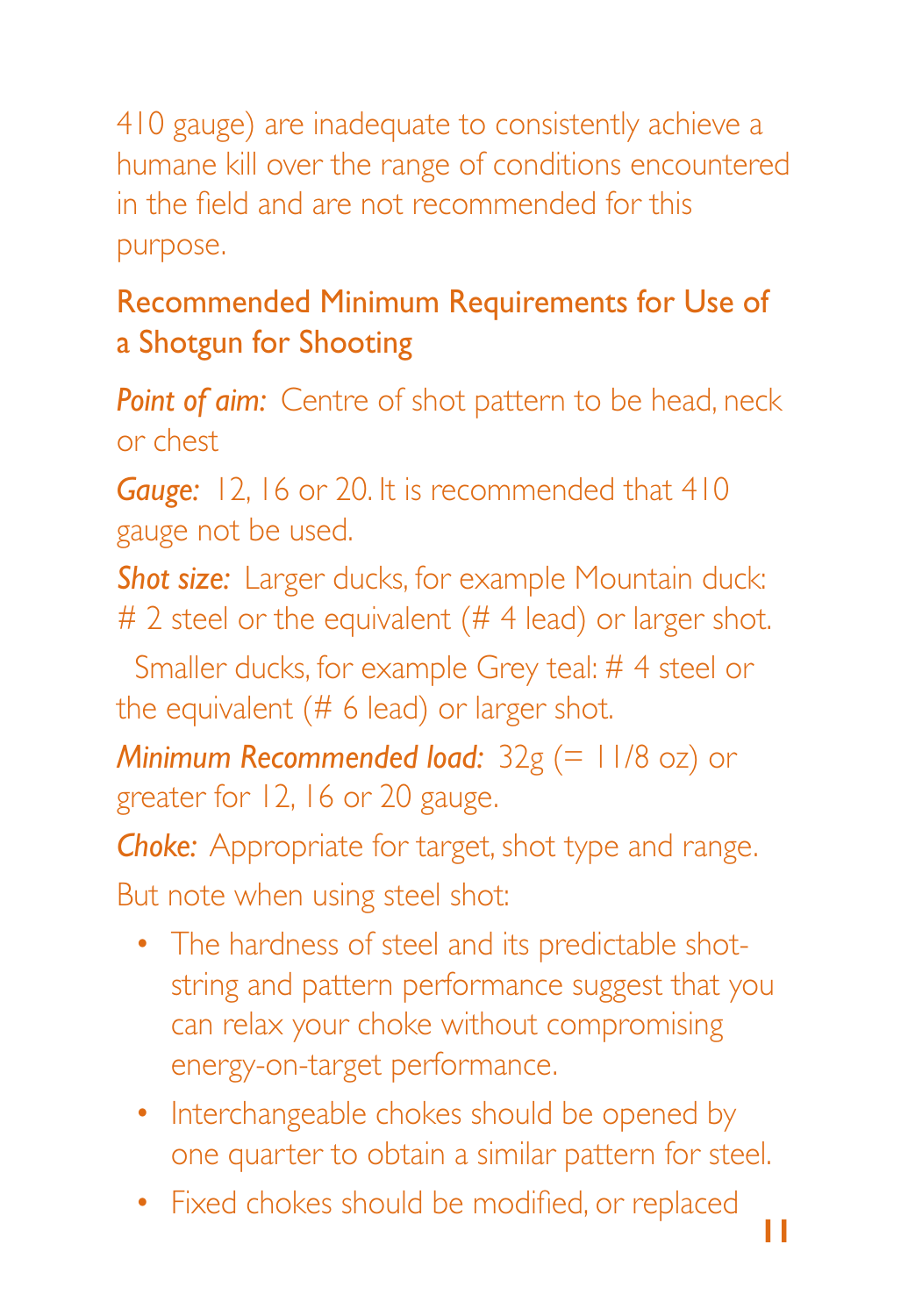with a set of interchangeable chokes fitted by a qualified gunsmith.

• Steel shot used in a fully choked gun can increase the risk of 'ring bulging' at the choke.

The risks are best assessed on a case by case basis by your experienced gunsmith.

*Effective range:* 30 – 40 metres.

# Rifles

The use of rifles to shoot ducks is only permitted in special circumstances and with the permission of the Secretary under a current crop protection permit.

All hunters using a rifle to shoot ducks should have the ability to place a projectile on a stationary target so as to achieve a humane kill. They should be able to judge distance, wind direction and speed as well as having knowledge of the performance of the rifle being used.

Hunters are advised to use a rifle fitted with a telescopic sight for best results. Prior to each day's shooting, the rifle should be sighted in against an inanimate target. A hunter using a rifle should aim so as to hit the target bird in the chest, so as to hit the heart. The hunter must monitor all shot birds and, if necessary, properly dispatch them before targeting another bird.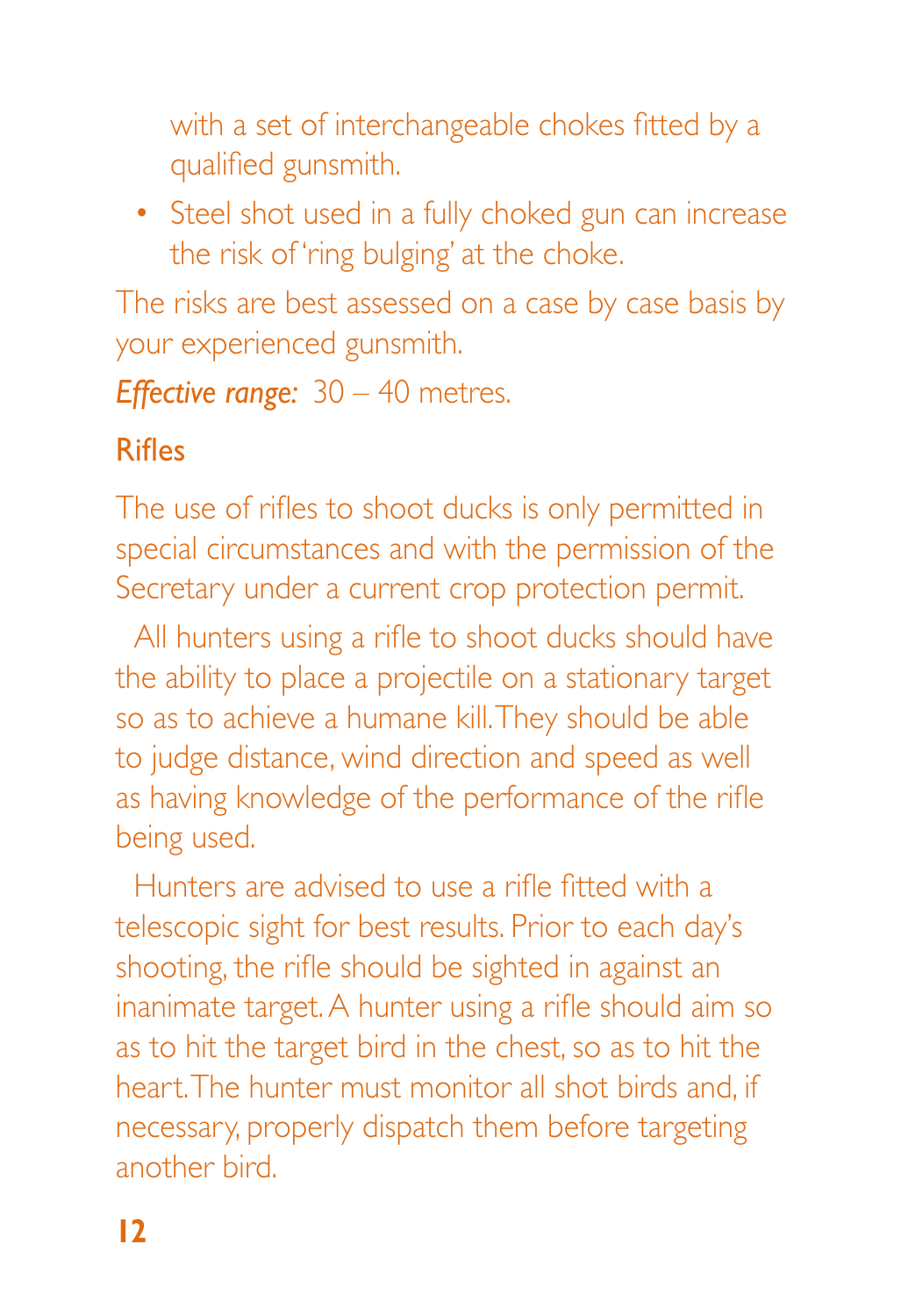High velocity .22LR and .22 magnum rimfire ammunition is adequate to reliably kill small ducks humanely provided that the target animal is within a specified range. A centre-fire rifle is required for humanely shooting larger ducks, or ducks outside of the specified range.

# Recommended Minimum Requirements for Use of a Rifle for Shooting Ducks

*Point of aim:* That part of the body so as to hit the heart is acceptable. The bird must be monitored and properly despatched before another is targeted. The target animal must be stationary.

It is recommended that shooters use a telescopic sight.

# *Firearm/ammunition specifications:*

| <b>Firearm</b>                                | <b>Maximum</b><br><b>Distance</b> | Size of duck |
|-----------------------------------------------|-----------------------------------|--------------|
| 221R                                          | 50 metre                          | Small        |
| $.17 - .22$ magnum 80 metres                  |                                   | Small        |
| .22 Centrefire over 80 metres Large and Small |                                   |              |

*Projectile type:* Hollow-point, or other frangible projectiles are recommended, as these are more effective in achieving a humane kill.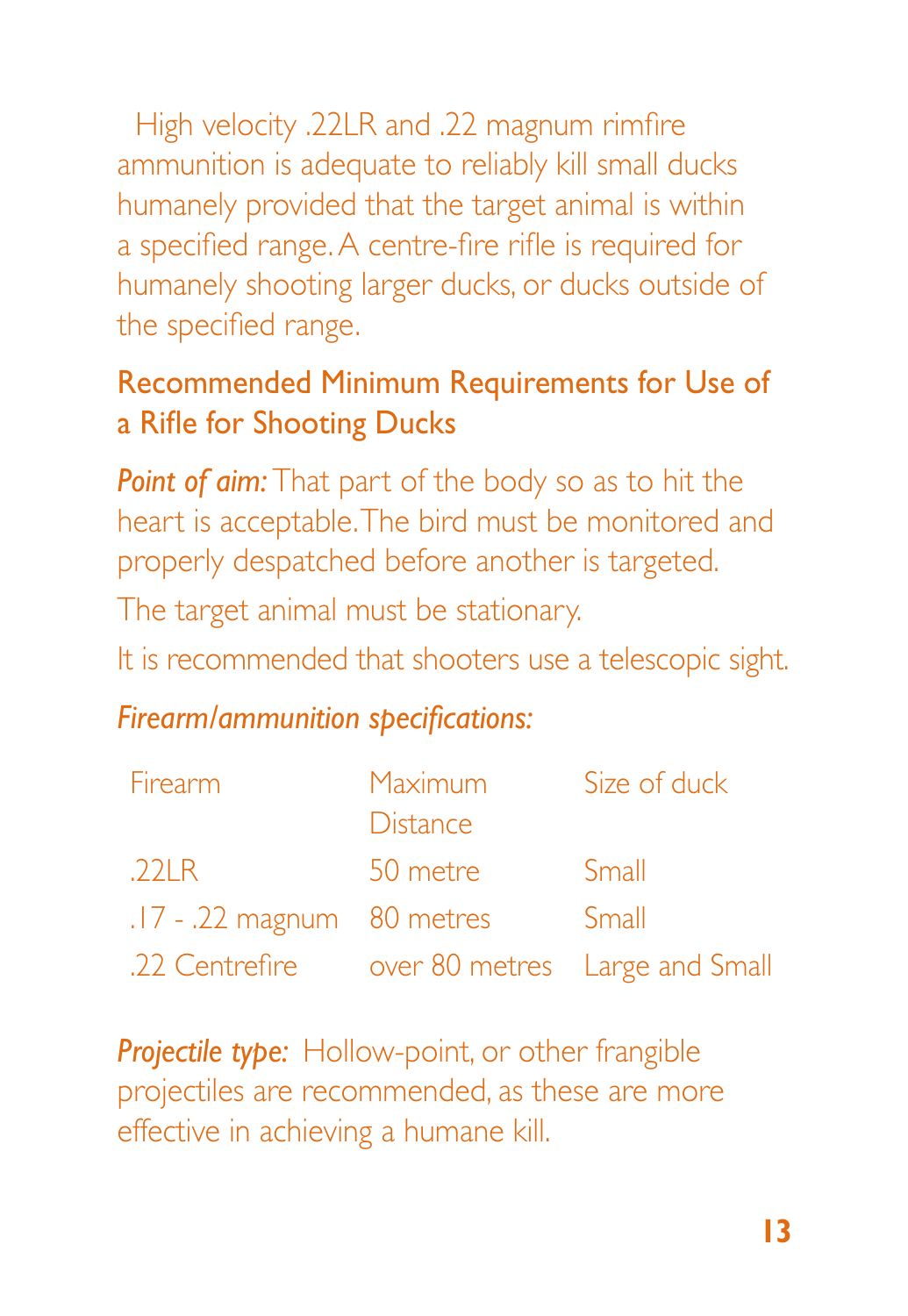# **Use of dogs in hunting ducks.**

In Tasmania, hunters may use dogs to retrieve shot ducks, or to allow wounded ducks to be retrieved and humanely dispatched. The use of dogs in this way is allowed under the *Animal Welfare Act 1993*, provided that it is carried out in a reasonable and acceptable manner.

Section 10 of the *Animal Welfare Act 1993* states in part that a person must not keep, use or allow an animal to kill or injure another animal. An offence under this section carries a fine of up to \$20,000 and/ or up to 12 months imprisonment. Therefore, the use of dogs for catching, injuring and killing ducks is illegal.

# Prescriptions for Use of Dogs in Hunting

- Dogs may only be used to locate and retrieve shot ducks and to allow wounded ducks to be retrieved and humanely dispatched.
- Dogs must not be used or allowed to injure or kill ducks.
- Any person found using or allowing dogs to kill or injure wildlife is liable for prosecution under Section 10 of the *Animal Welfare Act 1993*.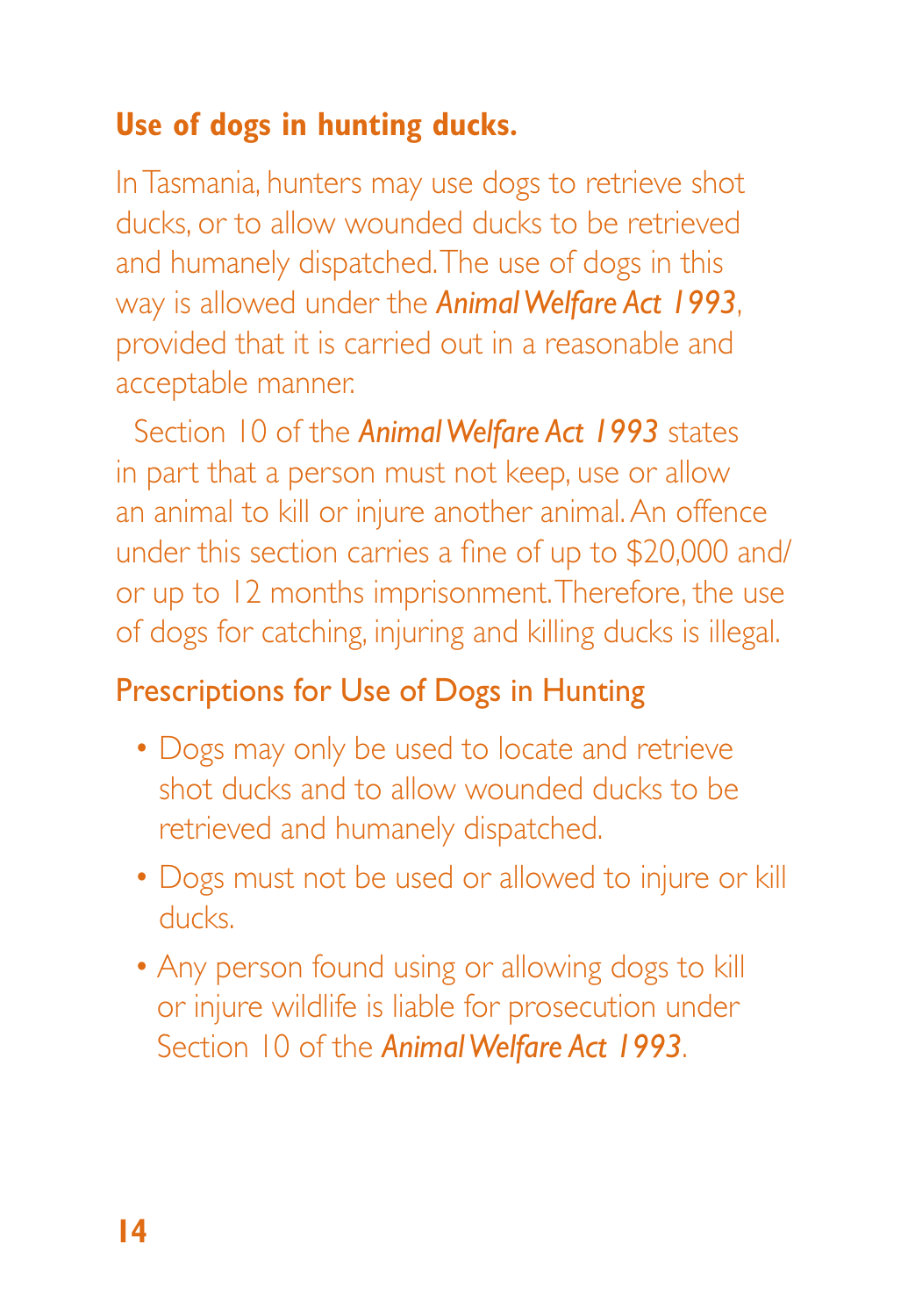## **Dispatch of wounded ducks.**

Wounded ducks must be dispatched as quickly and humanely as possible.

Duck hunters often shoot more than one duck from a group before retrieving the carcases. This is acceptable provided that where an individual bird is wounded no further animals are shot until all reasonable efforts have been made to dispatch the wounded bird as quickly and humanely as possible.

Rapid dislocation of the vertebrae of the neck is a recommended method for dispatching wounded ducks.

To achieve this, the legs of the duck are taken in one hand and the head held between the first two fingers of the other hand with the thumb under the beak. A sharp jerk with each hand pulling the head backwards over the neck will break the spinal cord.